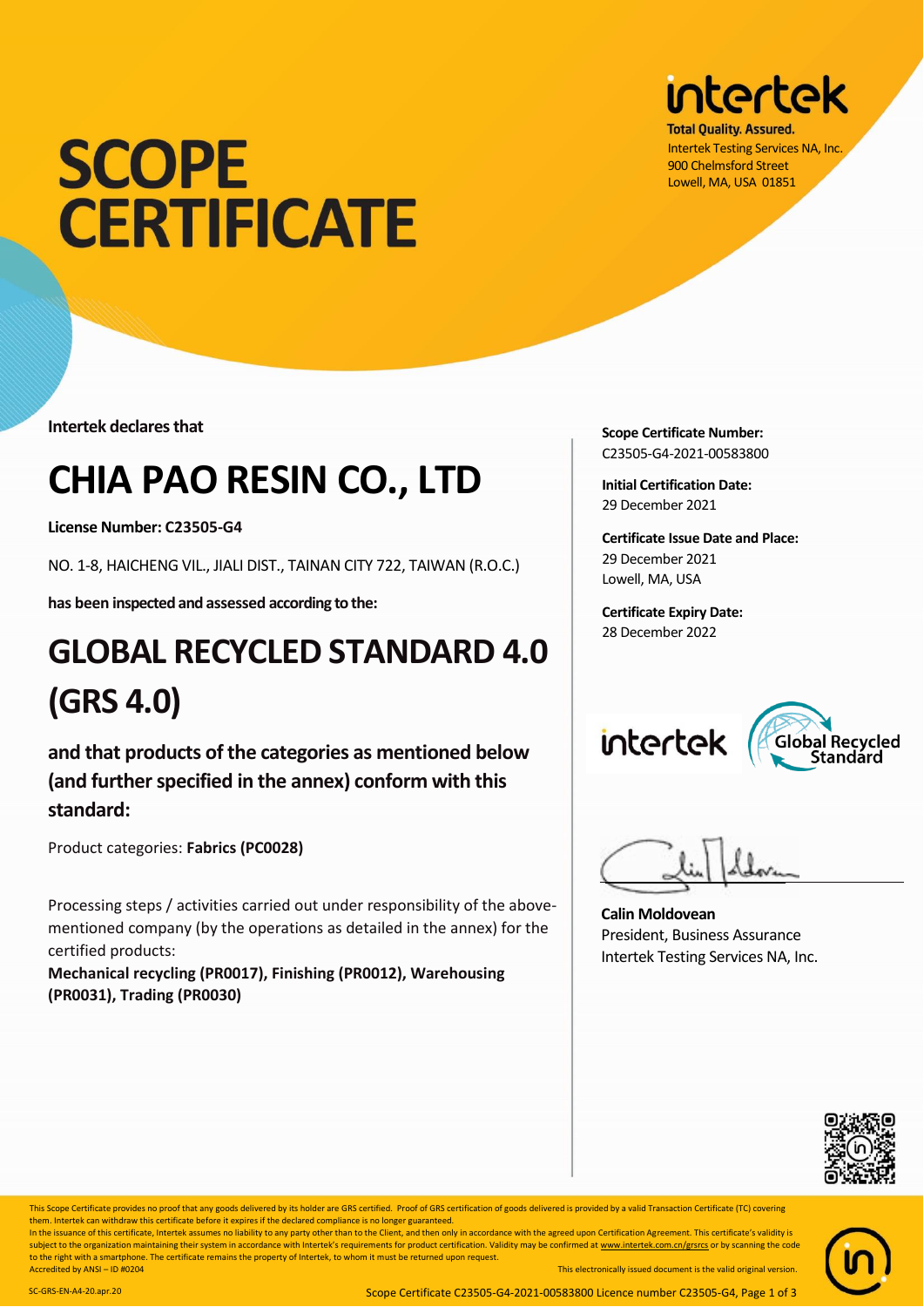## **intertek**

**Total Quality, Assured.** Intertek Testing Services NA, Inc. 900 Chelmsford Street Lowell, MA, USA 01851

# **ANNEX TO SCOPE CERTIFICATE**

Product Annex to certificate no: C23505-G4-2021-00583800

#### **CHIA PAO RESIN CO., LTD Global Recycled Standard 4.0**

In specific the certificate covers the following products:

| <b>PRODUCT</b><br><b>CATEGORY</b> | <b>PRODUCT DETAILS</b>   | <b>MATERIAL COMPOSITION</b>                                                                                                            | <b>LABEL</b><br><b>GRADE</b> |
|-----------------------------------|--------------------------|----------------------------------------------------------------------------------------------------------------------------------------|------------------------------|
| <b>Fabrics</b><br>(PC0028)        | Special fabrics (PD0063) | Recycled pre-consumer thermoplastic polyurethane<br>(TPU) (RM0266) + Thermoplastic polyurethane (TPU)<br>(RM0262) + Polyester (RM0186) | N/A                          |
| <b>Fabrics</b><br>(PC0028)        | Special fabrics (PD0063) | Recycled pre-consumer polypropylene (RM0204) +<br>Polypropylene (RM0202) + Polyester (RM0186)                                          | N/A                          |
| Fabrics<br>(PC0028)               | Special fabrics (PD0063) | Recycled pre-consumer polyethylene (RM0192) +<br>Polyethylene (RM0190) + Polyester (RM0186)                                            | N/A                          |
| <b>Fabrics</b><br>(PC0028)        | Special fabrics (PD0063) | Recycled pre-consumer ethylene vinyl acetate<br>(RM0170) + Ethylene vinyl acetate (RM0168) +<br>Polyester (RM0186)                     | N/A                          |

Lowell, MA, USA, 29 December 2021

Name of the authorized person

**Calin Moldovean** President, Business Assurance Intertek Testing Services NA, Inc.

intertek